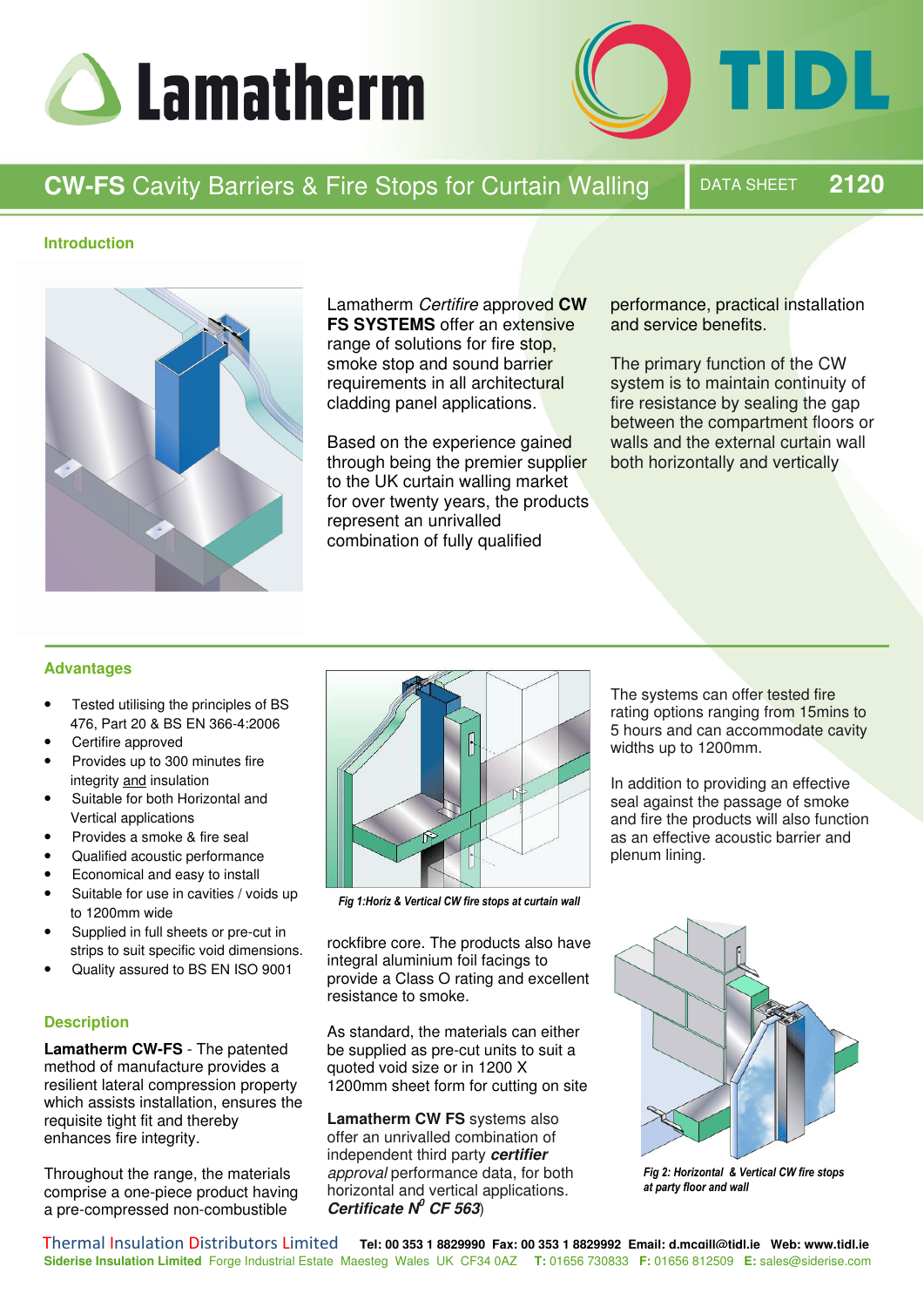#### **Standard systems**

The materials can be either supplied as pre-cut units to suit a quoted void size or in sheet form for cutting on site.

#### **Standard sheet products** are

supplied 1200 x1200 mm which may prove beneficial when the actual void size is not known or where it varies significantly. (**note** that when ordered in sheet form, the requisite quantity of fixing brackets needs to be purchased separately)

# **Pre-cut products**

These are available in 1mm increments of width so as to provide a tight compressive fit within the cavity. Each pre-cut CW unit is supplied with fixing brackets to locate the material into position. The standard fixing brackets are supplied in 1mm galvanised mild steel in flat form that is complete with a pre-notched facility for folding on site.

All holes are to be drilled to suit the varying site conditions. Different size brackets are available according to the cavity size – refer to *Table 1*

# **Installation - Principles**

The CW material must be installed with the un-faced mineral fibre in contact with the sides of the cavity, the aluminium foil smoke barrier facings will be positioned top and bottom i.e. remains visible to the installer.For all installations the CW seals are to be sized to provide the correct compression allowance.

**For voids <100mm**: measured cavity **+ 5mm** compression is required.

**For voids >100mm**: measured cavity **+ 10mm** compression is required.

*Note* ,Additional material allowances should be included whenever façade deflection is anticipated.



CW-FS fire stop systems can be supplied in sheets for cutting on site



Fire stop systems can also be supplied pre-cut into strips to suit the measured void size.



Fixing brackets are impaled into the CW-FS fire stop material at nominal 600mm fixing centres i.e. 300mm from each end.



The cut strips are inserted within the cavity with the fixing brackets simply located over the slab edge. Note! The brackets should be mechanically fixed to slab where void sizes exceed 400mm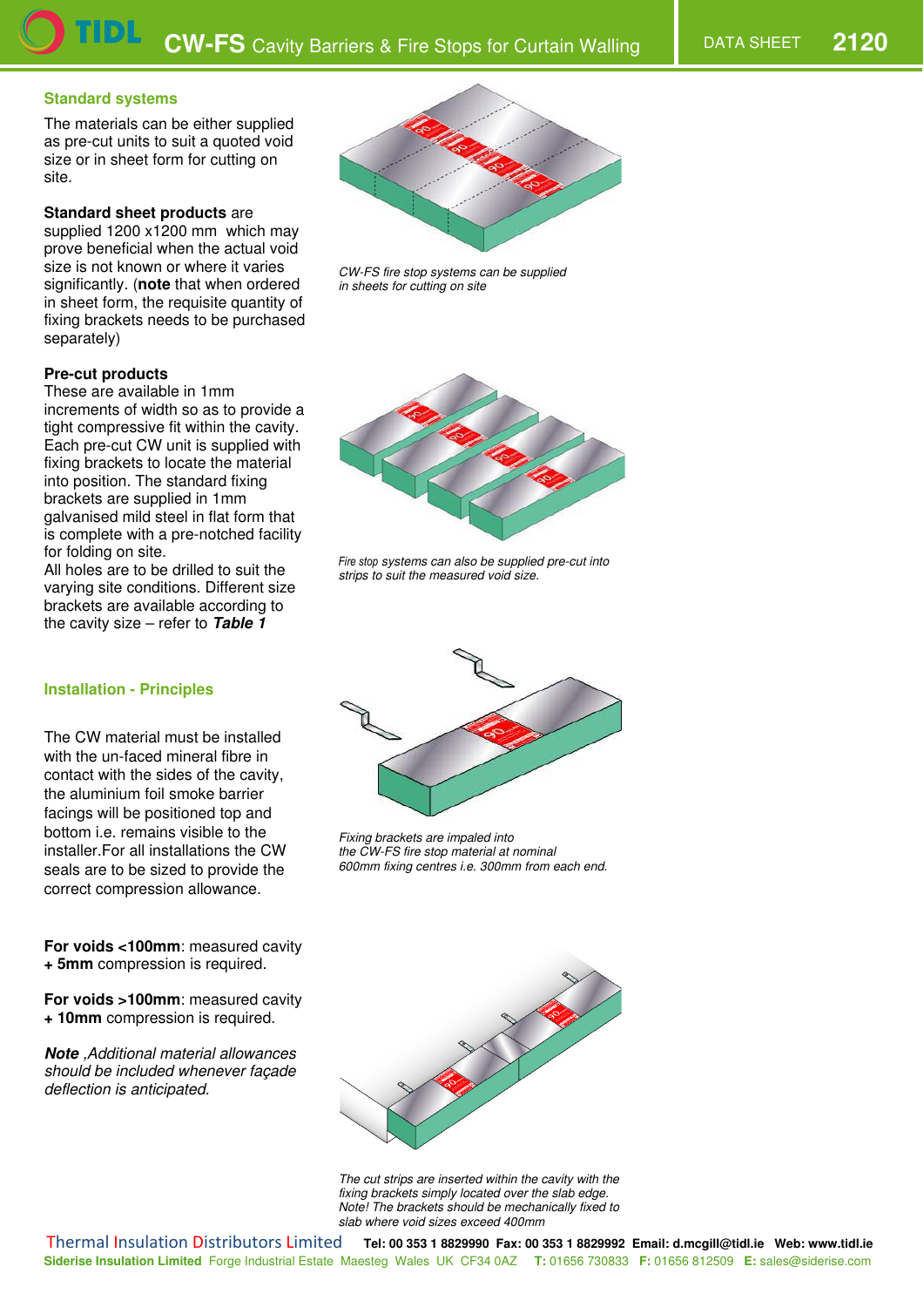# **Installation CW-FS (Horizontal)**

For all installations the cut strips are located with fixing brackets which are impaled into the material at midthickness, at nominal 600mm fixing centres i.e. 300mm from each end. For horizontal applications, the cut strips are then inserted within the cavity with the fixing brackets located over the edge of the concrete floor slab.

#### *Note! The brackets should be mechanically fixed to slab where void sizes exceed 400mm.*

Build the CW into the cavity to provide the necessary compression. **For voids <100mm**: measured cavity +5mm compression is required. **For voids >100mm**: measured cavity +10mm compression is required.

Ensure that there are no gaps and that all joints, including the intersections of horizontal / vertical installation, are tightly abutted and sealed with Lamatherm self adhesive Class O foil tape to ensure the integrity of the smoke barrier.

A range of support brackets for CW-FS horizontal cavity barriers are available for cavity widths of up to 1200mm (see table 1 for appropriate type and quantity).

The fixing brackets should be trimmed, if necessary, to approximately 75% of the cavity width. The standard fixing brackets are supplied in 1mm galvanised mild steel in flat form that is complete with a pre-notched facility for folding on site. All holes are to be site drilled to suit the varying site conditions.

Where the void is smaller than the section available, the product can be trimmed on site with a sharp serrated knife providing that the compression allowance is maintained. Also, if used in sheet form, the product must be cut to provide the requisite compression fit.



*Fig 3a Horizontal CW fire & smoke stop installed at junction between floor slab and curtain wall.* 

#### **Table 1: CW-FS Horizontal Brackets & Fixing Centres**

| <b>Bracket</b><br><b>Reference</b> | <b>Min Void</b><br>Size (mm) | <b>Max Void</b><br>Size (mm) | <b>No Brackets</b> | <b>Bracket</b><br><b>Centres (mm)</b> |
|------------------------------------|------------------------------|------------------------------|--------------------|---------------------------------------|
| B65/110                            | 50                           | 150                          | 2                  | 600                                   |
| B <sub>195</sub>                   | 151                          | 240                          | 2                  | 600                                   |
| <b>B355</b>                        | 241                          | 400                          | 2                  | 600                                   |
| <b>B355</b>                        | 401                          | 500                          | 4                  | 300                                   |
| <b>B600</b>                        | 501                          | 600                          | 3                  | 400                                   |
| <b>B900</b>                        | 601                          | 1200                         | 3                  | 400                                   |

**2**



*Fig 3b* 

*Horizontal CW Fire and smoke stop assembly* 

- *[1] Cut the CW material to provide the required compression allowance*
- *[2]* Impale the correct *n* ixing 4 ckets at *Particulary 1 mid thickness.* **3** *i bracket to 75% of cavity width if necessary.*
- *[3] Apply compression to install the assembled CW unit into the cavity.*
- *[4] Fixing brackets located over edge of concrete floor slab (Mechanically secure the fixing brackets to the slab for voids > 400mm*)

**Siderise Insulation Limited** Forge Industrial Estate Maesteg Wales UK CF34 0AZ **T:** 01656 730833 **F:** 01656 812509 **E:** sales@siderise.com Thermal Insulation Distributors Limited **Tel: 00 353 1 8829990 Fax: 00 353 1 882999**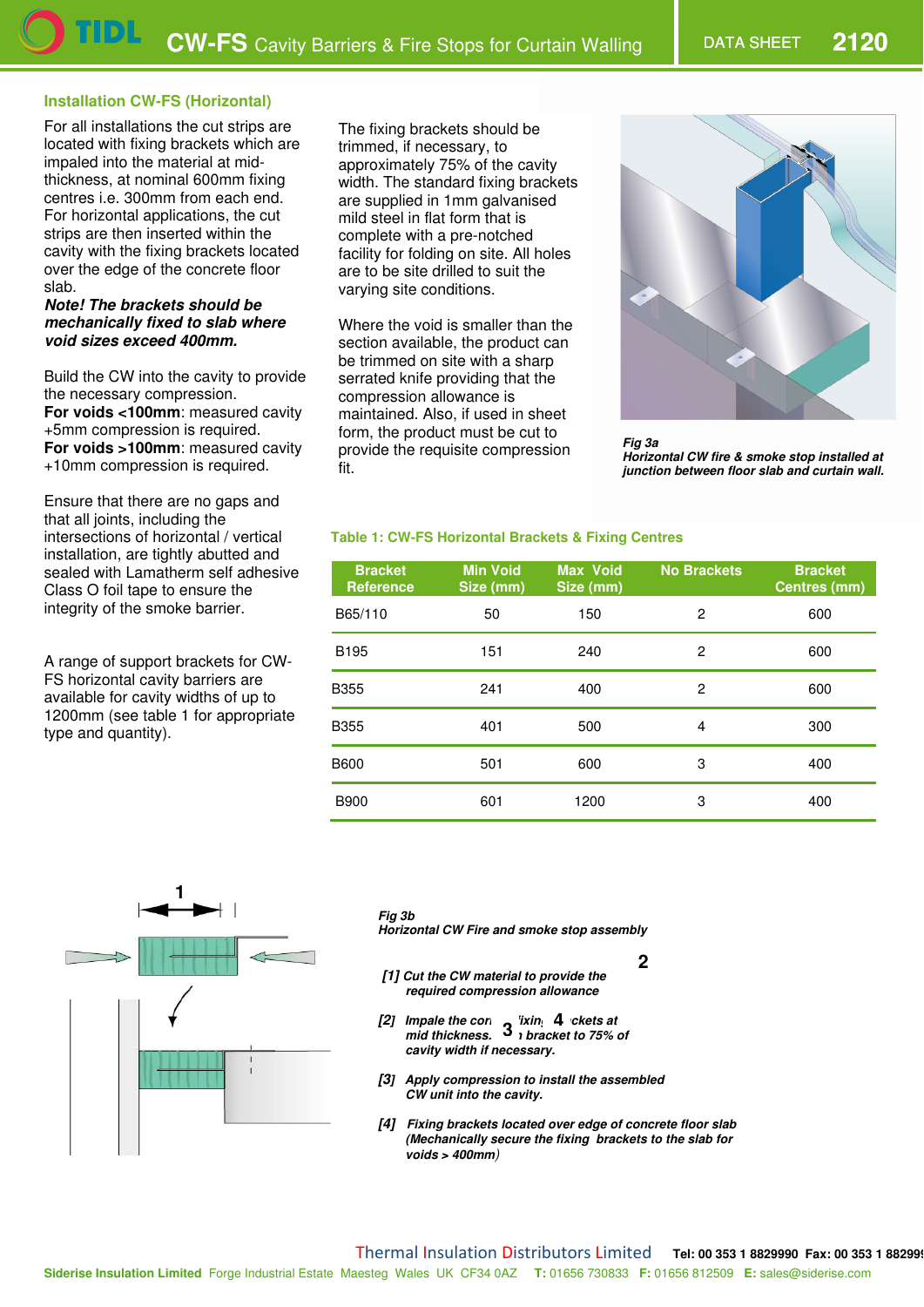# **Installation CW-FS - Detailing**

For the interface with the mullion condition we recommend that the CW-FS is notched with the joint between adjacent product being along the centre line of the mullion as shown below

For curtain wall systems with 1500mm mullion centres we recommend the use of standard 1200mm product complete with a notch at the right hand mullion, together with a 300mm product complete with a notch to the left hand mullion.

Note the smaller 300mm product length is secured with two fixing brackets.

We specify that all small portions of product are fixed with two fixing brackets as part of the system



Figure 4. CW-FS fire and smoke stop is easily cut onsite with a sharp serrated knife to form

a tight resilient seal around mullion details.

For the interface with the spandrel panel at the mullion position we recommend the use of a cut portion of CW product to suit the void (cut oversize to maintain compression). This is then bonded into position with trowel grade Lamatherm Fire & Acoustic Gap Sealant.

Smaller voids and/ or particularly difficult situations can be treated by the additional application of cartridge grade Lamatherm Fire & Acoustic Gap Sealant (intumescent acrylic) to make good joints, areas of missing material or complex details.

The CW material is easily cut on site with a sharp serrated knife to form a tight resilient seal around mullion details and structural brackets etc.



*Figure 5. Small cut sections of CW-FS fire and smoke stop used to infill all voids at interface with mullion. Bond into position with Lamatherm Fire and Acoustic Gap Sealant.* 



*Figure 6:. CW-FS fire and smoke stop between slab edge and spandrel panel.*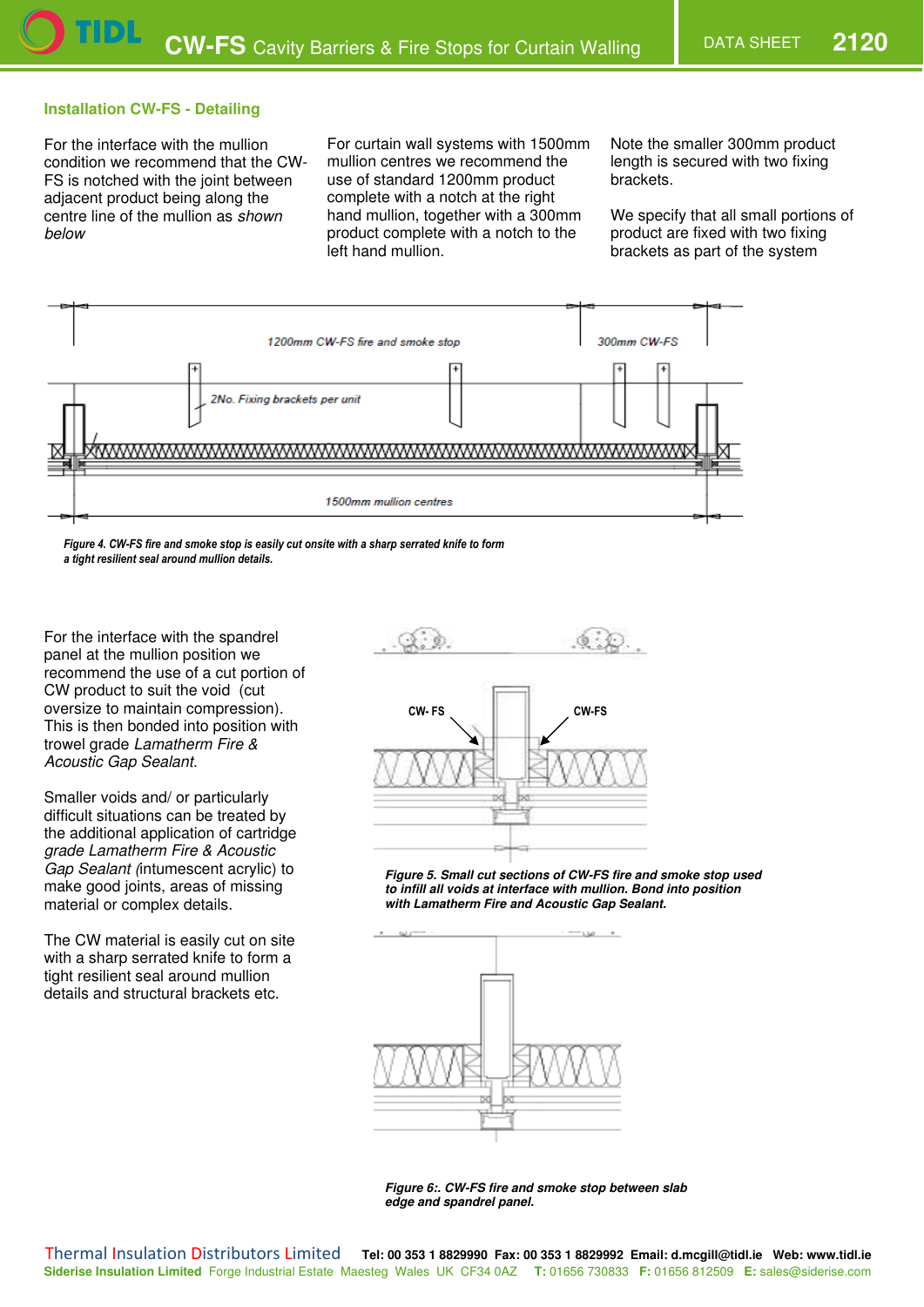# **Fire specification & system selector**

Lamatherm *Certifire* approved CW Fire stop systems have been tested and assessed on proven fire performance to BS 476 :Part 20, and provides up to 300 minutes fire integrity and insulation.

Each system option has been formally assessed by the Loss Prevention Council to meet the relevant performance ratings given in the tables below Verification of fire

performance is available upon request.

CW Fire & Smoke Stops provide continuity of fire resistance across the cavity when aligned with fire rated elements so as to maintain compartmentation.

The correct system is simply selected by matching the fire resistance requirements to the CW system type and void size.

**Table 2.** summarises the nominal fire rating for *Horizontal applications* together with confirmation of its' void size limitation and standard dimensions.

*Table 3* summarises the nominal fire rating for *Vertical applications*

### **Table 2: CW-FS Horizontal application: Fire ratings, void size and bracket types**

| Void size $>$ | 50-150mm         | 151-240mm        | 241-400mm        | 401-500mm         | 501-600mm         | 601-1200mm         |
|---------------|------------------|------------------|------------------|-------------------|-------------------|--------------------|
|               | <b>CW-FS30</b>   | <b>CW-FS30</b>   | <b>CW-FS30</b>   |                   |                   |                    |
| 30 Minutes    | 75 <sub>mm</sub> | 75mm             | 75 <sub>mm</sub> |                   |                   |                    |
|               | 2 No. B110       | 2 No. B195       | 2 No. B335       |                   |                   |                    |
| 60 Minutes    | <b>CW-FS60</b>   | <b>CW-FS60</b>   | <b>CW-FS60</b>   | <b>CW-FS60</b>    | <b>CW-FS60 X</b>  | <b>CW-FS60 SB</b>  |
|               | 90 <sub>mm</sub> | 90 <sub>mm</sub> | 90 <sub>mm</sub> | 120 <sub>mm</sub> | 120mm             | 120 <sub>mm</sub>  |
|               | 2 No. B110       | 2 No. B195       | 2 No. B335       | 4 No. B355        | 3 No. B600        | 3 No. B900         |
| 120 Minutes   | <b>CW-FS120</b>  | <b>CW-FS120</b>  | <b>CW-FS120</b>  | <b>CW-FS120</b>   | <b>CW-FS120 X</b> | <b>CW-FS120 SB</b> |
|               | 120mm            | 120mm            | 120mm            | 175mm             | 175mm             | 175mm              |
|               | 2 No. B110       | 2 No. B195       | 2 No. B335       | 4 No. B355        | 3 No. B600        | 3 No. B900         |
| 300 Minutes * | <b>CW-FS300</b>  | <b>CW-FS300</b>  | <b>CW-FS300</b>  |                   |                   |                    |
|               | 175mm            | 175mm            | 175mm            |                   |                   |                    |
|               | 2 No. B110       | 2 No. B195       | 2 No. B355       |                   |                   |                    |

*\* CW FS300 system is provided with 75mm rebated joints as standard.* 

*Fire performance to BS 476 Part 20 Test reports : WFRC 136497, Certifire approval No CF 563* 

#### **Table 3: CW-FS Vertical application: Fire ratings, void size and bracket types**

| Void size >   | 50-150mm         | 151-240mm        | 241-400mm        |
|---------------|------------------|------------------|------------------|
|               | <b>CW-FS30</b>   | <b>CW-FS30</b>   | <b>CW-FS30</b>   |
| 30 Minutes    | 75mm             | 75mm             | 75mm             |
|               | 2 No. B110       | 2 No. B195       | 2 No. B335       |
|               | <b>CW-FS60</b>   | <b>CW-FS60</b>   | <b>CW-FS60</b>   |
| 60 Minutes    | 90 <sub>mm</sub> | 90 <sub>mm</sub> | 90 <sub>mm</sub> |
|               | 2 No. B110       | 2 No. B195       | 2 No. B335       |
|               | <b>CW-FS120</b>  | <b>CW-FS120</b>  | <b>CW-FS120</b>  |
| 120 Minutes   | 120mm            | 120mm            | 120mm            |
|               | 2 No. B110       | 2 No. B195       | 2 No. B335       |
|               | <b>CW-FS300</b>  | <b>CW-FS300</b>  | <b>CW-FS300</b>  |
| 300 Minutes * | 175mm            | 175mm            | 175mm            |
|               | 2 No. B110       | 2 No. B195       | 2 No. B355       |

*\* CW FS300 system is provided with 75mm rebated joints as standard. Fire performance to BS 476 Part 20, Certifire approval No CF 563* 



*Figure 7. CW fire & smoke stop installed at junction between vertical wall and mullion* 

Siderise Insulation Limited Forge Industrial Estate Maesteg Wales UK CF34 0AZ T: 01656 730833 F: 01656 812509 E: sales@siderise.com Thermal Insulation Distributors Limited **Tel: 00 353 1 8829990 Fax: 00 353 1 8829992 Email: d.mcgill@tidl.ie Web: www.tidl.ie**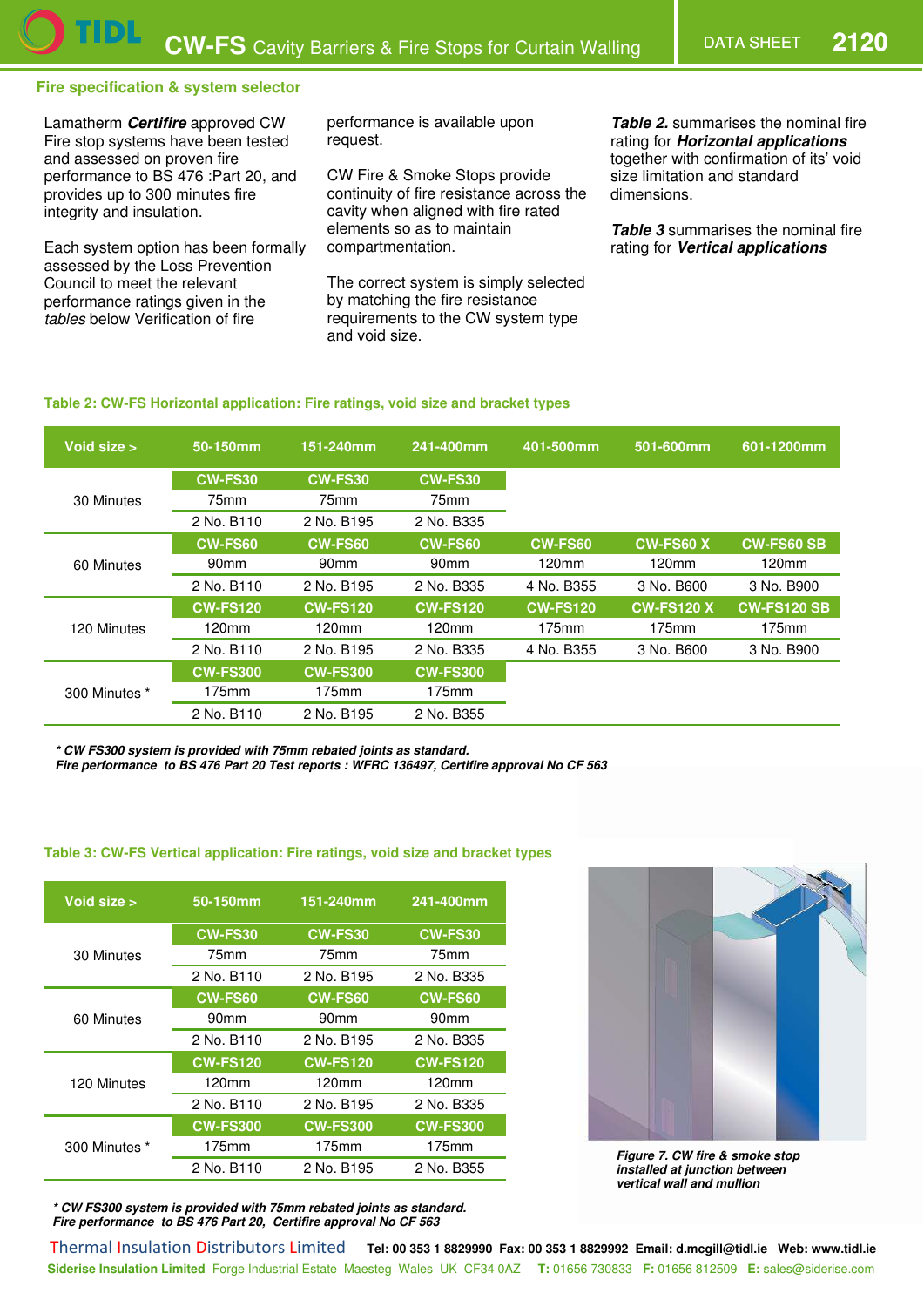# **Movement characteristics – Curtain Walling & External Facade Deflection**

The qualification of proprietary fire stop systems are typically limited by the condition that they must be installed in a static environment. However, for curtain walling applications it is imperative that the installed seal is able to function effectively with due regard to all designed movement serviceability limits. Accordingly, Lamatherm recognise that curtain walling and cladding façade systems will deflect due to: -

- Positive windload.
- Negative windload.
- Occupational live load.

*The above are covered by BS 6399.*

Typically, a project may stipulate that the curtain walling system may have the following allowable deflection limits: -

- 15mm over 1No. panel of glass.
- 20mm between fixing positions.

These factors may inevitably combine to preclude the suitability and therefore, use of certain systems e.g. high density material slab products. However, the CW-FS fire stop systems are very effective for their function within curtain walling as the unique material construction can accept the cyclical negative and positive wind and live loads imposed on the façade.



**Figure 8. Section indicating vertical façade** deflection due to negative windload.

### **Design issues**

Important factors for the application of fire stops within curtain wall façades: -

- Review the position of fire stop and distance from fixing bracket connection.
- Ensure the structural engineer specifies the vertical façade deflection.
- Review the curtain wall expansion and any floor slab/building movement.
- Review transom /mullion deflection.

Upon confirmation and consideration of the above parameters, the required fire stop compression factor can be assessed for the specific project application.

Note 1: Lamatherm CW-V fire stop systems can accomodate façade deflection due to their unique construction. However, installation of the correct material size is important so as to ensure that integrity is maintained.

Note 2: On a project basis, consider both inward and outward deflection requirements for the system



As standard, the CW material must be compressed within the void to maintain the integrity of the seal.

Vertical applications, where the façade deflection may be up to 20mm, we recommend that you calculate the design deflection of the external façade system in both positive and negative wind load situations.

Then follow this simple equation.  $CW\text{-}FS=$  void size  $+10$ mm compression + the design deflection of the system.



Figure 9. Section indicating vertical façade deflection due to positive windload.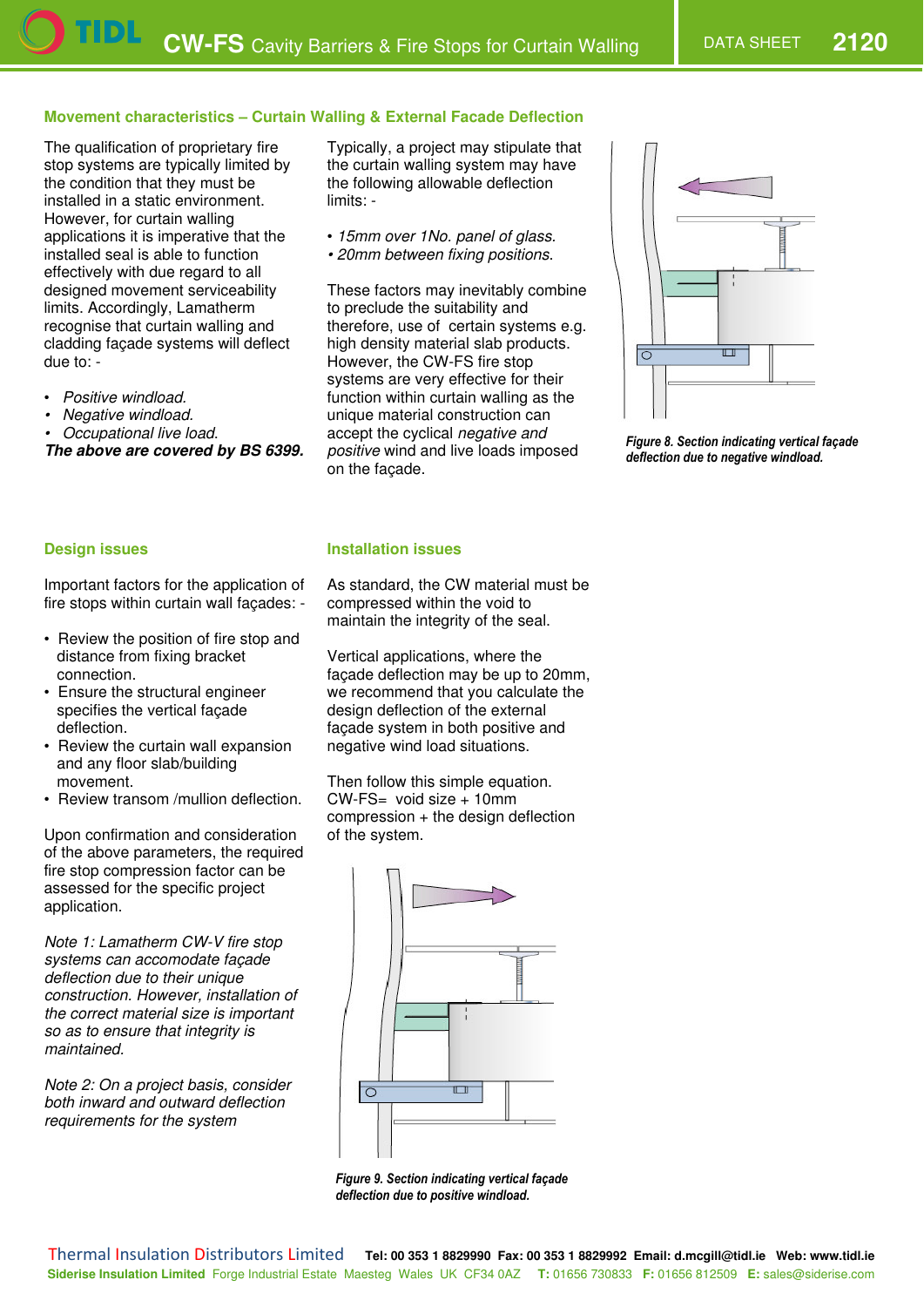# **Acoustic performance**

The CW range additionally provides an effective sound barrier as the material construction and inherent properties of the mineral fibre core afford the CW exceptional acoustic performance.

Also, the foil facings and the additional sealing of joints with foil tape all serve to provide improved air tightness.

**Sound reduction between floors** 

The installation of the CW SYSTEMS

120mm thick CW-FS120 within the cavity will increase the transmission loss via the tortuous sound path by

floor attenuation.

approximately **25dB.** 

The precise value will depend upon the specifics of the construction.

within an external curtain wall cavity will significantly increase the floor-to-

*As an example,* the installation of

**Table 4** confirms values for Weighted Sound Reduction Index (Rw) based on laboratory tests to determine airborne sound transmission in accordance with BS *EN ISO 140-3 : 1995, BS 2750 Pt 3 :1995.* 



**Figure 10.CW** provides improvement to floorto-floor sound reduction. For a given performance specification, the CW can provide the shortfall between the target attenuation and the value afforded by the other elements of construction e.g. raised access floor, suspended ceilina etc

**Table 4: Weighted Sound Reduction Indices Note: acoustic performances shown ignore the presence of raised access floor and suspended ceiling**

| <b>System</b>    | <b>Thickness</b> | $Rw$ ( $dB$ ) |
|------------------|------------------|---------------|
| <b>CW-FS30</b>   | 75mm             | 21 dB         |
| <b>CW-FS 60</b>  | 90 <sub>mm</sub> | 22 dB $*$     |
| <b>CW-FS 120</b> | 120mm            | 25 dB         |
| CW-FS 300        | 175mm            | 27 dB *       |

**Sound Research Laboratories Ltd.** Test report No.: C/99/5L/7743/1

Note: \* Rw value interpolated from test results.

#### **Enhanced Acoustic Performance AB Acoustic Barriers**

Lamatherm offer a range of complementary acoustic mass overlay materials which can further enhance the overall acoustic performance of the construction.

AB barriers are extremely quick and easy to install and are suitable for improving sound performance within all curtain walling environments.

. The AB acoustic barriers are factory produced multi-layer composite materials, consisting of Class 0 foil faced Polymeric layer bonded to a flexible acoustic foam.

The products are available in two grades according to the acoustic performance requirement, namely **AB5 & AB10**

# **Table 5: AB Acoustic performance table**

| <b>System</b> | <b>Surface Mass</b><br>(Nominal) | $Rw$ ( $dB$ ) |
|---------------|----------------------------------|---------------|
| AB5           | $5 \text{ kg/m2}$                | 25 dB         |
| AB10          | 10 $kg/m2$                       | 28 dB         |

#### *Figure 11. Improved sound performance*



*Note that the actual performance will be dependent on a number of factors including the design, choice of materials and degree of fit between components.* 

**Siderise Insulation Limited** Forge Industrial Estate Maesteg Wales UK CF34 0AZ **T:** 01656 730833 **F:** 01656 812509 **E:** sales@siderise.com Thermal Insulation Distributors Limited **Tel: 00 353 1 8829990 Fax: 00 353 1 8829992 Email: d.mcgill@tidl.ie Web: www.tidl.ie**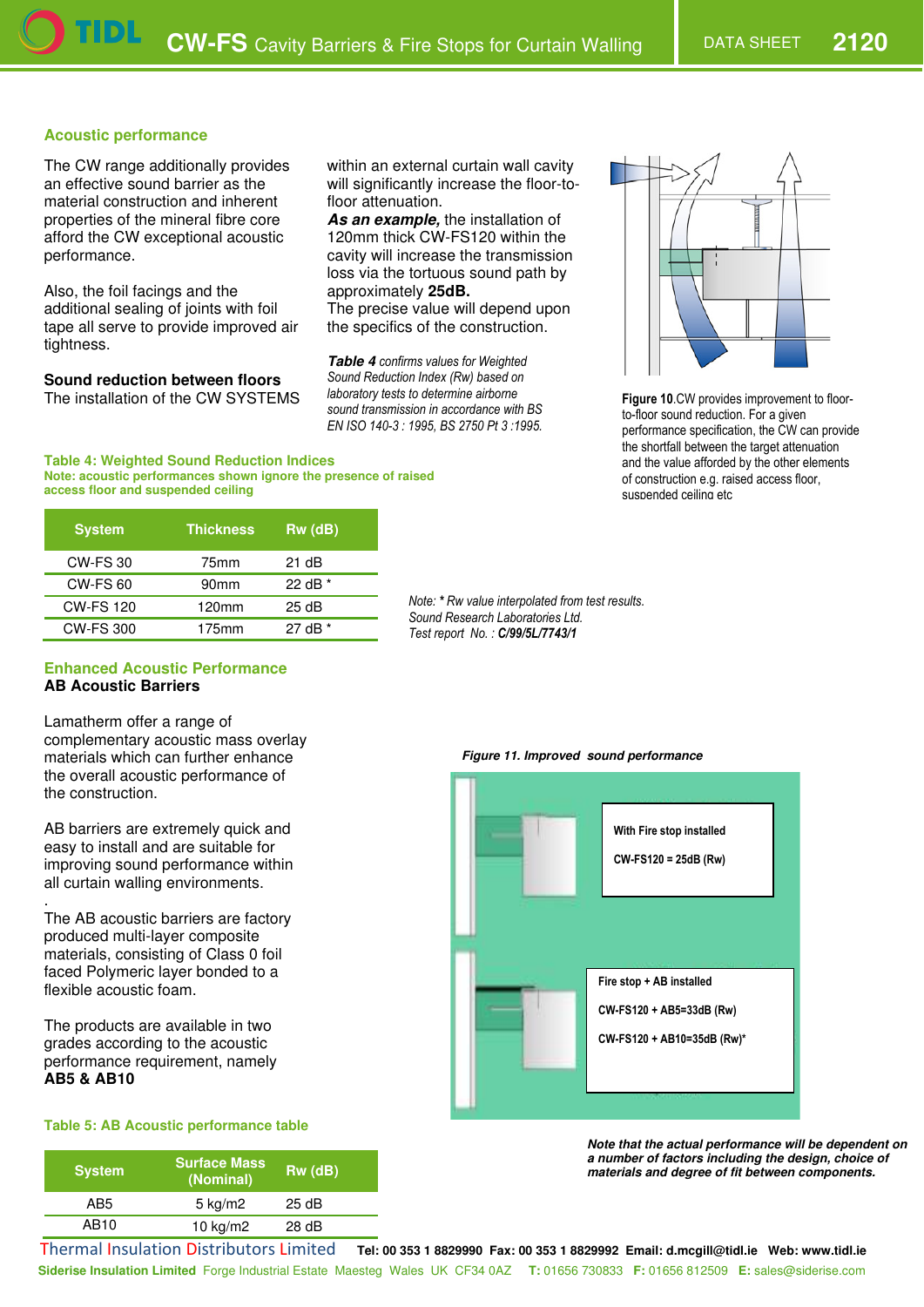# **Regulations guidance**

#### **Approved Document B** to the

Building Regulations requires that cavity barriers must have a minimum standard of fire resistance of 30 minutes integrity and 15 minutes insulation with regards to BS 476 : Part 20 : 1987 criteria respectively.

### **The Loss Prevention Council's**

'Design Guide for the Fire Protection of Buildings' states that cavity barriers have 30 minutes integrity and minimum 30 minutes fire insulation

The 'Standard Performance Criteria' for fire & smoke stopping issued by the **Centre for Window and Cladding Technology** states: -

'There shall be continuity of time temperature rated fire and smoke stopping between the curtain wall and compartment walls and floors. Any spaces or cavities between the two shall be effectively stopped against the spread of smoke and flame. The fire resistance of such stopping shall be equal to that required of the compartment floor or wall against which it abuts.'

# **Lamatherm CW-FS Fire Stops** are

used to maintain the continuity of the fire resistance by sealing the gap between compartment floors (and walls) and the external curtain walling façade or any other external cladding systems.

# **Cavity Barriers … a definition**

"A construction provided to close a concealed space against penetration of smoke or flame, or provided to restrict the movement of smoke or flame within such a space **Lamatherm CW-CB/FS 30** 

Developed in recognition of the more demanding requirements of the 'Design Guide for the Fire Protection of Buildings' as issued by The Loss Prevention Council.

### **Fire stops … a definition**

'Sealing an imperfection of fit or design tolerance between fire rated elements of a building to restrict the passage of fire and smoke for the same period of fire resistance.' For the purpose of Lamatherm product

terminology, the 'imperfection of fit' is considered to be the discontinuity between the edge of the structural frame (slab or wall ) and the interface with the external cladding system. Compartment floors or walls may typically have the following fire ratings: - 1 hour, 2 hour, up to 4 hours.

### **Lamatherm CW-FS60**

Is suitable for installation in alignment with a 1 hour rated compartment wall or floor to provide continuity of fire resistance across the cavity.

### **Lamatherm CW-FS120**

Is suitable for installation in alignment with a 90 minute or 2 hour rated compartment wall or floor.

### **Lamatherm CW-FS300**

Is suitable for installation in alignment with a 4 hour compartment wall or floor.



**Figure 12:** *Horizontal & Vertical CW fire stops and fixing brackets* 



**Figure 13.** CW provides a comprehensive range of systems to suit the fire performance required

**Siderise Insulation Limited** Forge Industrial Estate Maesteg Wales UK CF34 0AZ **T:** 01656 730833 **F:** 01656 812509 **E:** sales@siderise.com Thermal Insulation Distributors Limited **Tel: 00 353 1 8829990 Fax: 00 353 1 8829992 Email: d.mcgill@tidl.ie Web: www.tidl.ie**